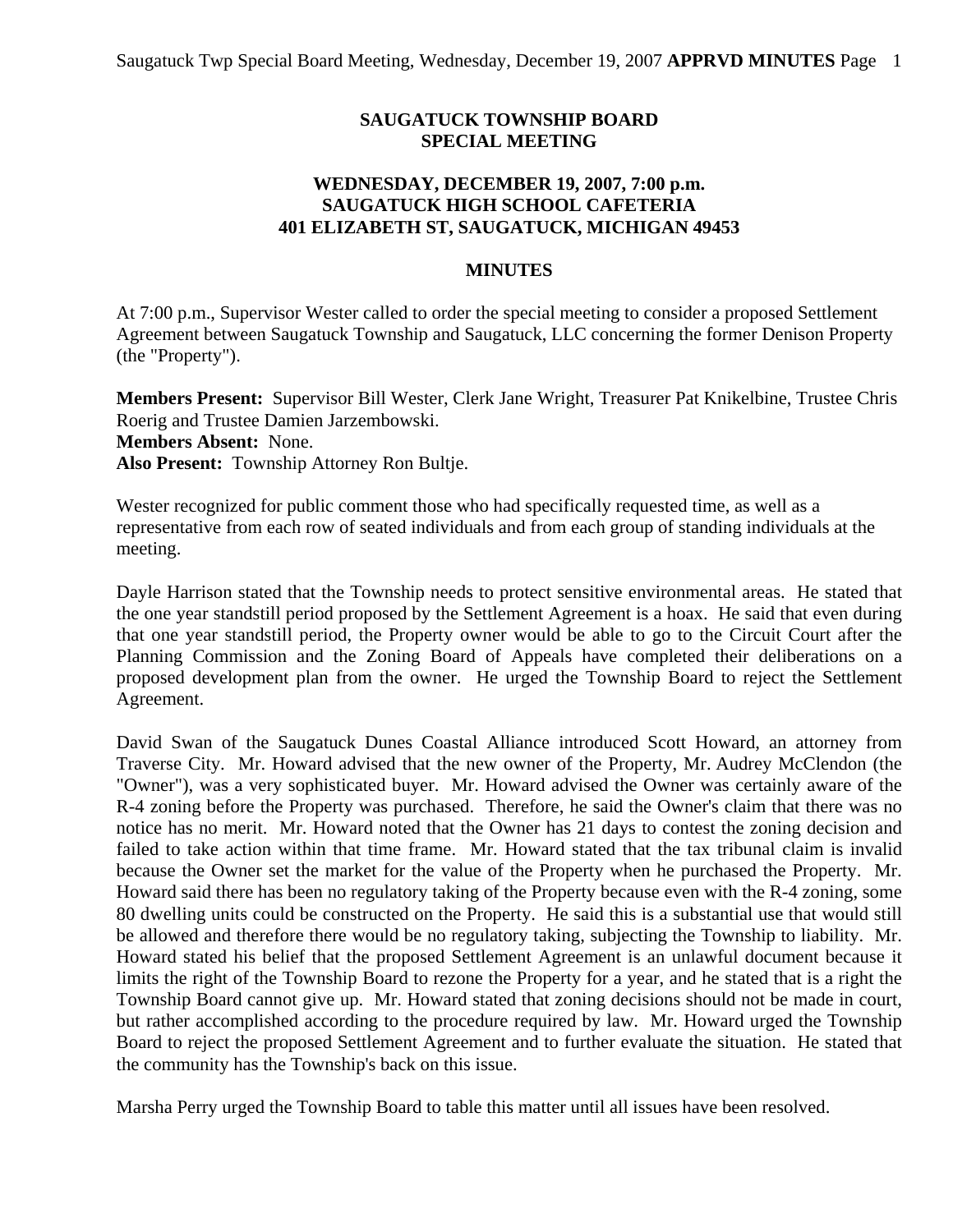Stephen Neumer, representing Saugatuck, LLC, stated that the purpose of the proposed Settlement Agreement is to pull back from an adversarial situation. He stated that during the second quarter of 2008, the Owner would present a proposed planned unit development ("PUD") to the Saugatuck Township Planning Commission. He stated that the development of the Property would look like Saugatuck. He said it would not be like Bay Harbor, nor would it be like Miami Beach. He stated that the PUD plan would be only for the north parcel. He said the south parcel is still too complicated. He said the Owner intends to let it set for the time being. He stated the south parcel would be leased to the City of Saugatuck at the cost to care for it. Mr. Neumer advised that the PUD plan for the north parcel would have less than 80 dwelling units. He indicated that the Owner would drop the 2007 tax tribunal claims which are currently pending. Mr. Neumer advised that the Owner did not know about the R-4 zoning when he signed a purchase agreement for the Property in 2004 or 2005. Mr. Neumer further stated that the R-4 zoning actually applies only to this Property, and he stated he does not believe that is allowed under the law. Mr. Neumer advised that a conservation set aside of a portion of the Property would include a material amount of the Property and would benefit both the Owner and the community. He stated that by going back to the prior zoning of the Property, before the R-4 zoning was adopted, the Property would have greater economic value which would be more of a reason for the Owner to give it away.

Frederick "Fritz" Royce stated that the people in the community are in favor of the R-4 zoning of the Property. He stated that lawyers would be provided to help the Township defend its position. He stated that the proposed Settlement Agreement gives away a lot.

Mike Mormon from Caledonia urged the Township Board to maintain the R-4 zoning of the Property. He suggested that the Township Board have a referendum of the people.

Allison Swan stated that the Owner outbid the people, and that there is no reason now to trust that Owner.

Tracey Shafroth stated that the Owner is very rich. She said he plays aggressively. She stated he knew the zoning of the land when he purchased it, but simply assumed he could bully the Township.

Phil Miller stated that his group of potential buyers offered \$37.5 million for the Property. He stated that his group could not offer more or less than the appraised value. However, he stated that the Denison Estate could not get out of the Option Agreement it had already signed with the Owner. Mr. Miller stated that the Owner needs to respect the Township's Zoning Ordinance. He urged the Township Board to maintain the R-4 zoning of the Property. He stated that he hopes the Owner will sell the south parcel because it is landlocked.

R.J. Peterson stated that the Owner has the dollars to improve the Saugatuck Harbor and to build bike paths. Mr. Peterson stated that the current zoning of the Property is not the important issue at this point.

Jim Schipper stated that he is an attorney representing Mr. Kenelm Denison. He reaffirmed that Mr. Denison and the Denison Trust did not receive the required notice when the property was rezoned to the R-4 District. Mr. Schipper read a letter from Mr. Denison. The letter indicated that the Property had to be sold to the highest bidder, and that the proceeds from the sale helped numerous local charities. Mr. Schipper advised that the community should welcome the Owner and review his plans for development.

Lisa Lenzo stated that 80 homes on the Property would be an insult. She stated that 270 homes on the Property would be obscene. She urged the Township Board to maintain the R-4 zoning.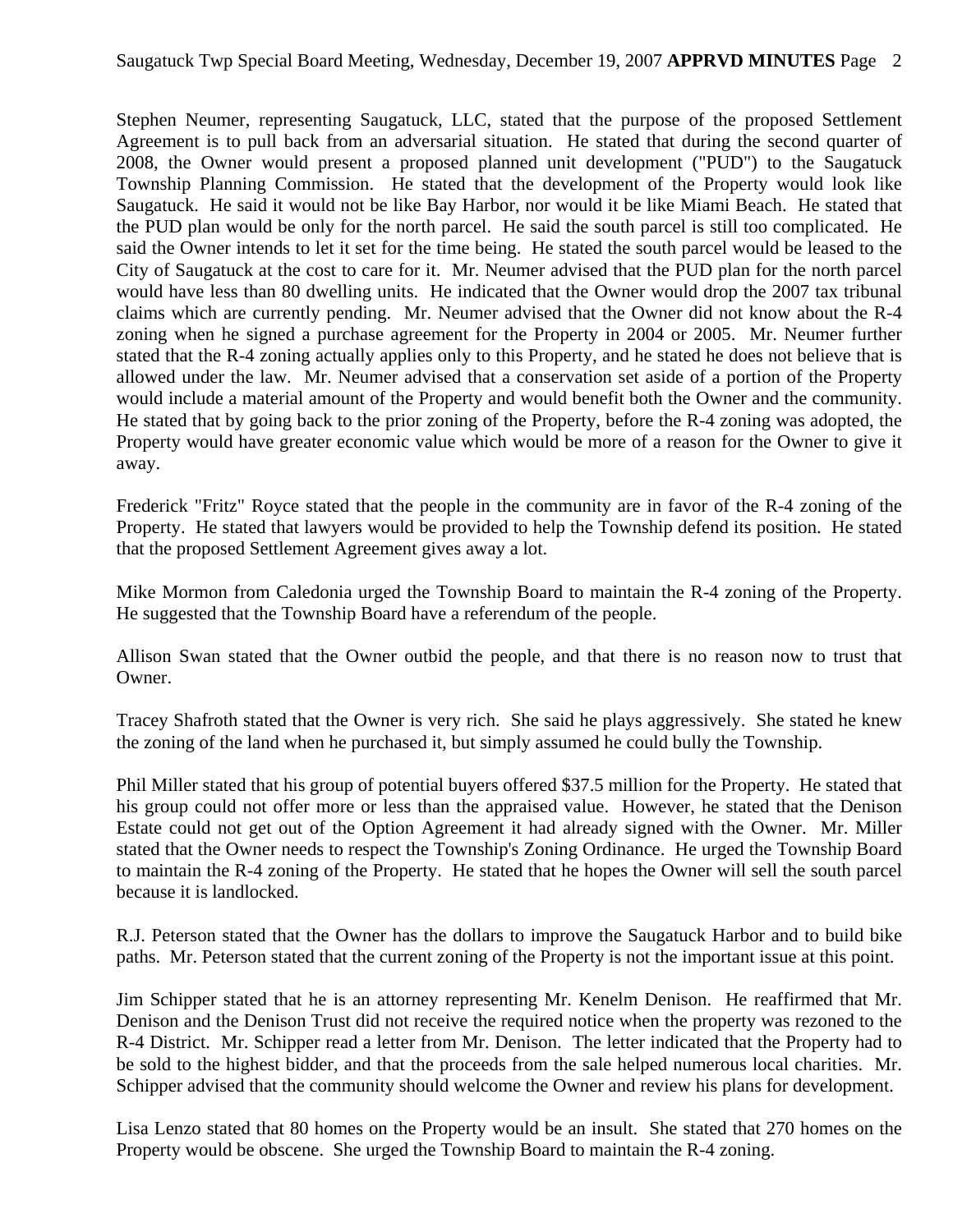Mike O'Brien urged the Township Board to table the proposed Settlement Agreement and wait for the Owner to submit a development proposal.

Frank Lynn of Grand Rapids stated that development of the Property would change the dunes. He asked if the Owner does not already have enough money. He stated that the proposed Settlement Agreement gives too much away.

Steve McKown stated that if the Purchase Agreement by which the Owner purchased the Property did not include a contingency clause for zoning, then it was left out on purpose. Mr. McKown noted that nothing in the proposed Settlement Agreement would preclude the Owner from challenging the property taxes in 2008. Mr. McKown stated that according to the proposed Settlement Agreement, the R-4 zoning would be set aside entirely, not just for the Property. He stated that Norman Deam supports the R-4 zoning, and that Mr. Deam's property is included in the R-4 Zone. Mr. McKown stated that the Owner does not have standing to file a defective notice lawsuit. He indicated that even if the Owner did, the Township Board could simply readopt the R-4 zoning and eliminate the issue. Mr. McKown stated that if the Circuit Court would refuse to accept the proposed Settlement Agreement, then the Township would have admitted the Complaint attached as an exhibit to the proposed Settlement Agreement. Mr. McKown stated that if the Township would reject the Owner's proposed PUD for the Property, the Owner could appeal that rejection to the Saugatuck Township Zoning Board of Appeals and then to the Allegan County Circuit Court, even during the one year standstill period.

Jon Helmrich urged the Township Board to enforce the R-4 zoning and to reject the proposed Settlement Agreement.

Roy McIlwain stated that the Owner has first filed a lawsuit and then wants the Township to cooperate in order to get rid of the R-4 zoning. Mr. McIlwain stated he is opposed to the Township Board changing the R-4 zoning of the Property without following the rezoning process. He said the proposed Settlement Agreement is a complicated document and that the Township Board should take its time.

Bonnie Greydanus urged the Township Board to maintain the R-4 zoning of the Property and to reject the proposed Settlement Agreement. She urged the Township Board to not give in to bullies.

Karen Sue Meade stated she is opposed to the proposed Settlement Agreement. She said there is a housing surplus in the area already, and that no more houses are needed.

Terry Burns stated that no one has seen the Owner. Mr. Burns stated that the Owner should do his own work and appear personally in front of the people in this area. He urged the Township Board to reject the proposed Settlement Agreement and to try to negotiate a resolution.

Cynthia McKean urged the Township Board to maintain the R-4 zoning of the Property.

Sandra Randolph read a letter from Barrett Randolph, who opposes the proposed Settlement Agreement. She urged the Township Board to maintain the R-4 zoning of the Property.

Dave Edwards stated he is opposed to development of the Property.

Michael Higgins read a letter from his teacher, Mike Shaw, urging the Township Board to maintain the R-4 zoning of the Property.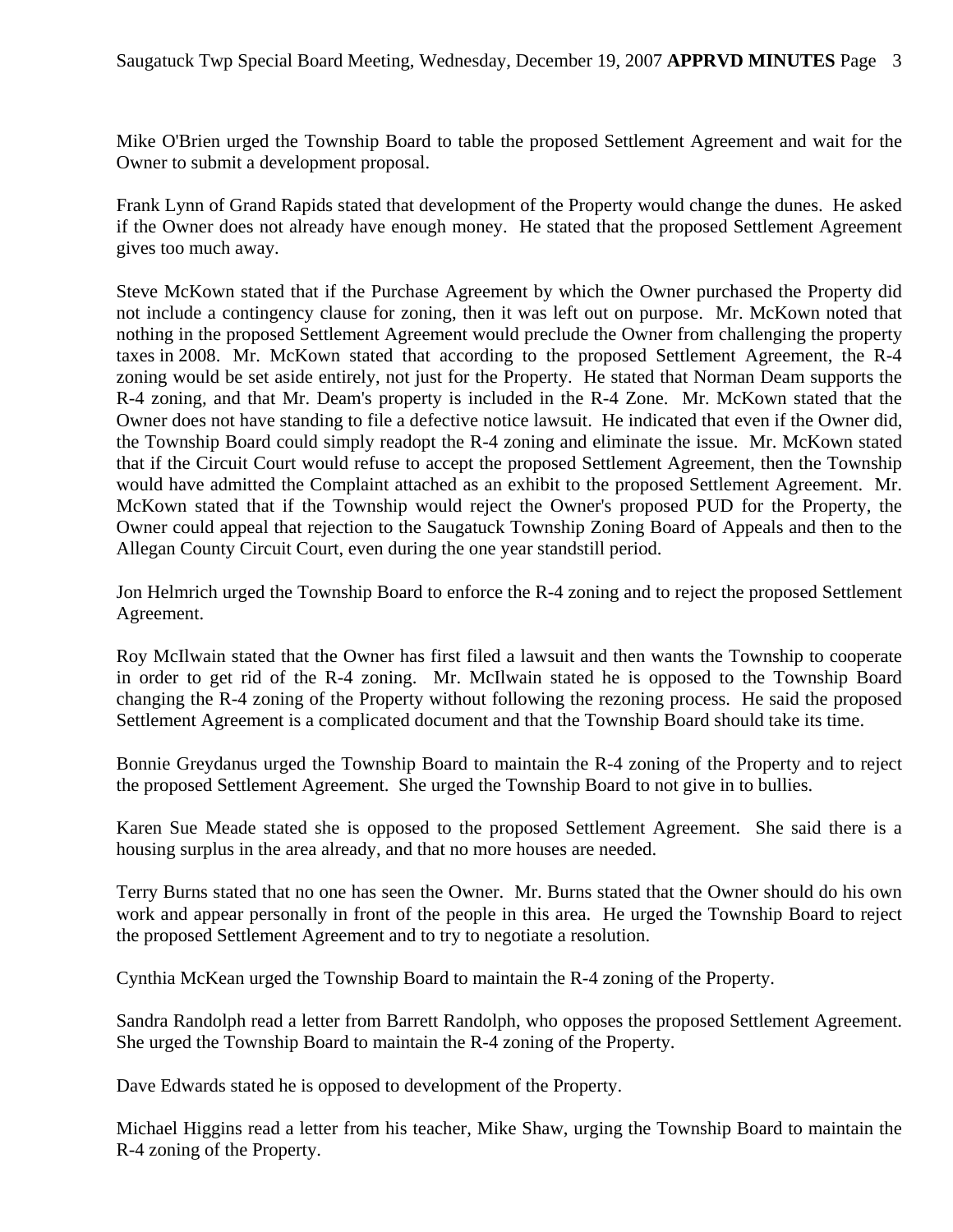Andrew Leach stated that the United States is a republic, not a democracy. He stated his concern that the people are not well informed. He stated that the Township Board should decide this matter.

David Mauger stated that the Township Board is elected by the people. He said the Township Board has a moral obligation to listen to the people.

Patti Birkholtz stated that changing the zoning of the Property would change its essence. She urged the Township Board to not cave in and to maintain the R-4 zoning.

Alex Fink urged the Township Board to not rezone the Property.

Steve McNeil stated he is not convinced there is a threat from the Owner. He stated that he simply perceives a need to eliminate the R-4 zoning in order to maximize the value of the Property so that it can be donated for the maximum tax benefits.

Melissa Haas urged the Township Board to not sell its soul to the devil. She asked why the Owner is purchasing more land if he only wants to construct 80 dwelling units.

Ted Swoboda stated that he had been employed as the caretaker of the Property. He stated that it was always assumed that the north portion of the Property would be developed. He urged the Township Board to approve the proposed Settlement Agreement and use the cooling off period. He stated that the Township would lose nothing with the proposed Settlement Agreement. He urged the Township Board to give the Owner a chance. He stated that the Township should not be belligerent to the Owner, since the Owner has property rights as well.

Dave Pavletich stated that there is already pressure from too many people in the Saugatuck area. He stated that the Township Board is being threatened and that it should stand firm.

Peter Wiley stated that he would rather die than to allow this beautiful Property to be developed. He urged the Township Board to avoid making a rash decision.

At the request of Supervisor Wester, Mr. Bultje presented his opinion to the Township Board. He indicated that the Owner has claimed that the R-4 zoning is standing in the way of properly developing the Property, because the R-4 zoning is interfering with the Owner's intention to donate a substantial portion of the Property. Mr. Bultje stated that the purpose of the proposed Settlement Agreement is to essentially call the Owner's bluff on those claims. If the R-4 zoning is frustrating the Owner's ability to submit a reasonable development plan for the Property, because the R-4 zoning devalued the Property and thereby would interfere with the donation of a substantial portion of the Property, then the purpose of the proposed Settlement Agreement is to eliminate the R-4 zoning for a year to allow the Owner to submit a reasonable development plan for the Property as well as a reasonable plan to conserve the Property. Mr. Bultje indicated that Mr. Neumer, on behalf of Saugatuck, LLC, indicated that even if the R-4 zoning is removed pursuant to the Settlement Agreement, the plan for development of the Property would not include more than 80 dwellings. Mr. Bultje advised that if the parties are unable to work out an acceptable compromise during the one year standstill period pursuant to the proposed Settlement Agreement, then the Township could promptly take action to restore the R-4 zoning. The Township and the Owner could then litigate the reasonableness of the R-4 zoning, if they so desired. However, the purpose of the proposed Settlement Agreement is to give the parties an opportunity to resolve this matter without engaging in litigation. Mr. Bultje advised that the proposed Settlement Agreement states that